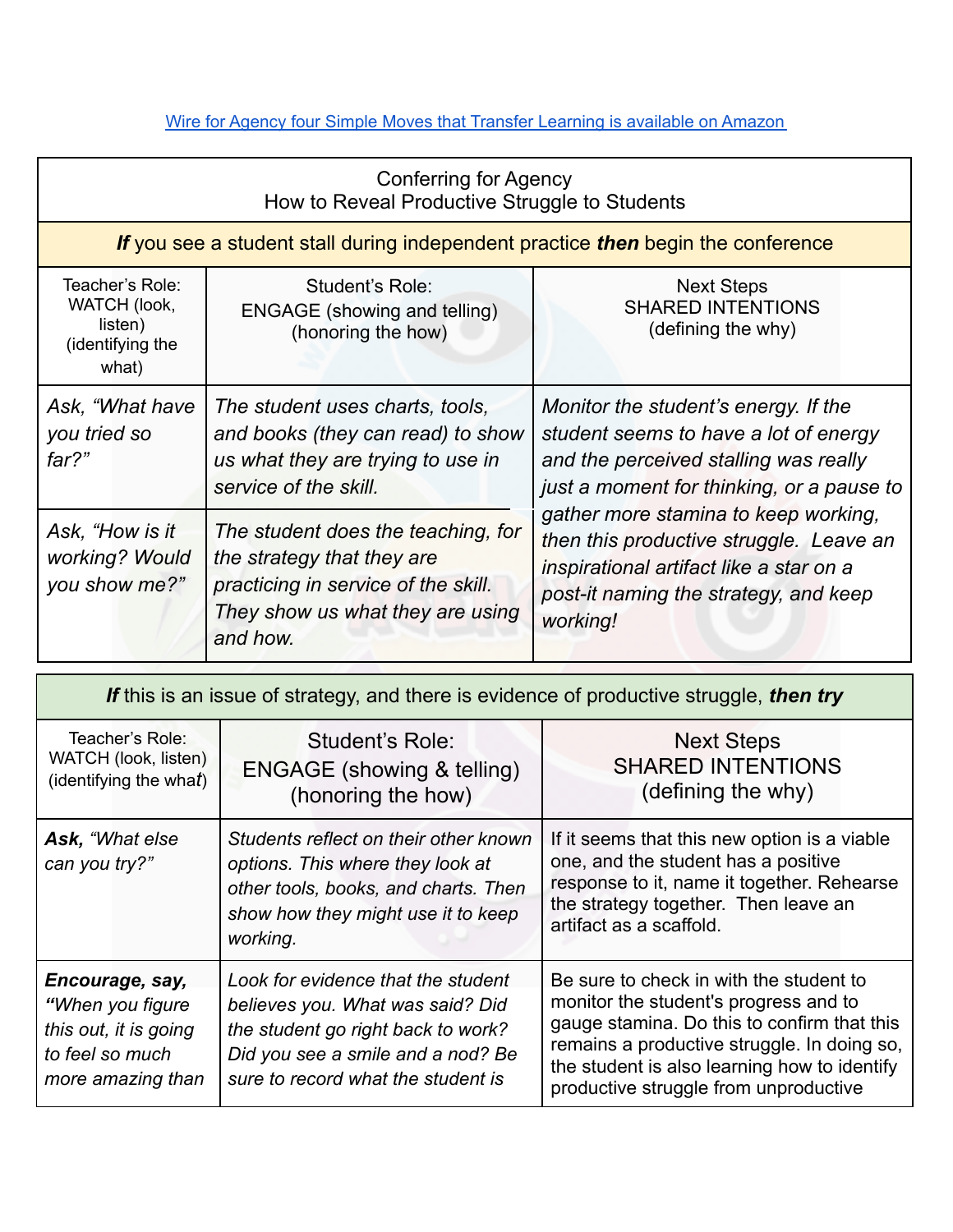## Wire for Agency four Simple Moves that Transfer Learning is [available](https://www.amazon.com/WIRE-Agency-Simple-Transfer-Learning/dp/1987332024) on Amazon

| if I told you. Just<br>wait and see!"                                                                                                                 | doing, and their emotional response<br>to it.                                                                                                                                                                                                                                                                                                                                   | struggle.                                                                                                                                                                                                                                                                                                                                                                                                                      |
|-------------------------------------------------------------------------------------------------------------------------------------------------------|---------------------------------------------------------------------------------------------------------------------------------------------------------------------------------------------------------------------------------------------------------------------------------------------------------------------------------------------------------------------------------|--------------------------------------------------------------------------------------------------------------------------------------------------------------------------------------------------------------------------------------------------------------------------------------------------------------------------------------------------------------------------------------------------------------------------------|
| When the student<br>is successful.<br>celebrate it and<br>say, "You did it!"<br>then say, "You,<br>(name the thing)<br>yourself, how do<br>you feel?" | The student explains feelings that<br>come with success. They show<br>what they did and used to be<br>successful. They identify the<br>moment the strategy worked. Be<br>sure to scaffold their language,<br>paraphrase back to them all that<br>was shared by using full<br>sentences. "You are saying<br>you did this it worked Now you<br>feel because you did it yourself." | Decide together how to memorize the<br>student's accomplishment. Will the<br>student teach the class how to do it?<br>Will they teach a small group? Will the<br>student become a strategy expert that<br>can help others who are working on the<br>same thing? Will the student create a<br>helpful tool to offer in a work station?<br>This boosts both confidence, and<br>stamina for productive struggle in the<br>future. |

| If the student seems exhausted or frustrated this is unproductive struggle then try                                                                                                                                      |                                                                                                                                                                                                                                                                                                                                   |                                                                                                                                                                                                                                                                                                                                                                                                |  |  |
|--------------------------------------------------------------------------------------------------------------------------------------------------------------------------------------------------------------------------|-----------------------------------------------------------------------------------------------------------------------------------------------------------------------------------------------------------------------------------------------------------------------------------------------------------------------------------|------------------------------------------------------------------------------------------------------------------------------------------------------------------------------------------------------------------------------------------------------------------------------------------------------------------------------------------------------------------------------------------------|--|--|
| Teachers:<br>WATCH (look, listen)<br>(identifying the what)                                                                                                                                                              | Students:<br><b>ENGAGE</b> (showing & telling)<br>(honoring the how)                                                                                                                                                                                                                                                              | <b>Next Steps</b><br><b>SHARED INTENTIONS</b><br>(defining the why)                                                                                                                                                                                                                                                                                                                            |  |  |
| Ask: "Do you need a<br>break?"                                                                                                                                                                                           | Watch for and take note of the<br>student's body language, word<br>choices, was there a sigh when<br>you offered the break? Relief?                                                                                                                                                                                               | Giving a student a dignified off<br>ramp during times of struggle is<br>a positive step towards growing<br>the concept of productive<br>struggle.                                                                                                                                                                                                                                              |  |  |
| Confirm, say, "Yes, I<br>agree with you. You are<br>really working hard. You<br>did all these things."<br>Share your observations<br>of all that the child did.<br><b>Ask: "How does working</b><br>hard make you feel?" | The student describes the<br>feelings that come when working<br>hard. Encourage the student to<br>tap into the physical, and<br>emotional sensations that come<br>when working hard. It is<br><i>important to lead your</i><br>responses to what is shared with<br>"you" not "I" because that sends<br>the message that you value | This is a time for shared<br>empathy (we all know what<br>struggle feels like). Together<br>create an artifact that shows<br>what struggle feels like. For<br>example, this can be an index<br>card with an emoji that captures<br>how the struggle feels for this<br>student. That way the student<br>can recognize it when it<br>happens again. Discuss what<br>was happening when the child |  |  |